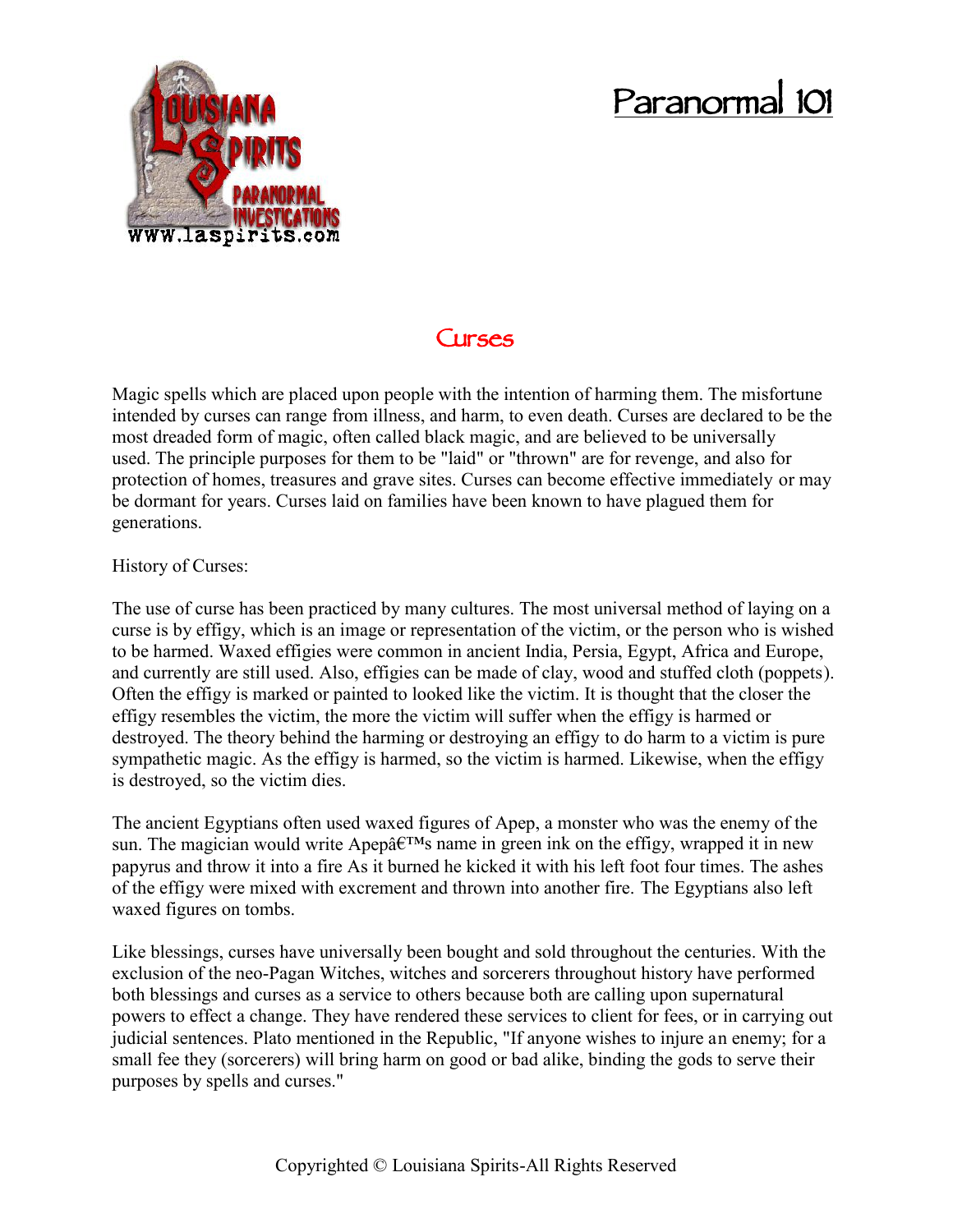Waxed figures were popularly used during the Middle Ages and Renaissance in Europe by numerous witches. King James I, of England, described such activities in his book Daemonologie (1597):

"To some others at these times he [the Devil] teaheth how to make pictures of wax or clay. That by the roasting thereof, the persons that they beare the name of, may be continually melted or die away by continually sickness.

They can bewitch and take the life of men or women, by roasting of the pictures, as I spoke of before, which likewise is very possible to their Master to perform, for although, as I said before, that instrument of waxe has no virtue in that turn doing, yet may he not very well, even by the same measure that his conjured slaves, melts that waxe in fire, may he not. I say at these times, subtily, as a spirite, so weaken and scatter the spirites of life of the patient, as may make him on the one part, for faintnesses, so sweate out the humour of his bodie. And on the other parte, for the not concurrence of these spirites, which causes his digestion, so debilitate his stomake, that this humour redicall continually sweating out on the one part, and no new good sucks being put in the place thereof, for lacke of digestion on the other, he shall at last vanish away, even as his picture will die in the fire."

Alternatives to melting of effigies have been to stick them with pins thorns or knives. Animal and human hearts have been used for substitutes. Hearts, animal corpses or objects which quickly decompose, such as eggs, are buried in the ground with spells that the victim will die as the objects deteriorate.

In Ireland "cursing stones" are stones that are stroked and turned to the left as the curse is recited. It has been frequently claimed that gems and crystals possess the power to hold curses. . The Hope Diamond purchased by Louis XVI from Tavernier in 1668, is thought to be cursed, because its owners have suffered illness, misfortune, and death.

The alleged "mummy curse" is on the tomb of Tutankhamen. It was discovered when the Earl of Carnarvon and Howard Carter excavated Tutankhamen's burial chamber in 1922. Legend has it that in an antechamber they found an inscribed clay tablet which read:

Death will slay with its wings whoever disturbs the peace of the pharaoh.

Six moths later Carnarvon died of an infected mosquito bite. Even though six of the seven principle members of the excavation team experienced strange or sudden deaths, thought to have been the result of the curse, the tablet was never photographed and strangely disappeared from the artifacts. Bob Brier, an American parapsychologist and Egyptologist, speculated the tablet never existed. In Ancient Egyptian Magic (1980), Briar notes that it is not typically Egyptian to write on clay tablets or to refer to death as having wings. Also, no other reliable sources exist that cite the curse.

Various legends abound in the United Kingdom and Europe of curses laid upon families, especially of the aristocracy. One of the most horrible curses was that of childlessness or death to the heirs, to the family lineage died out.

Current use of curses: